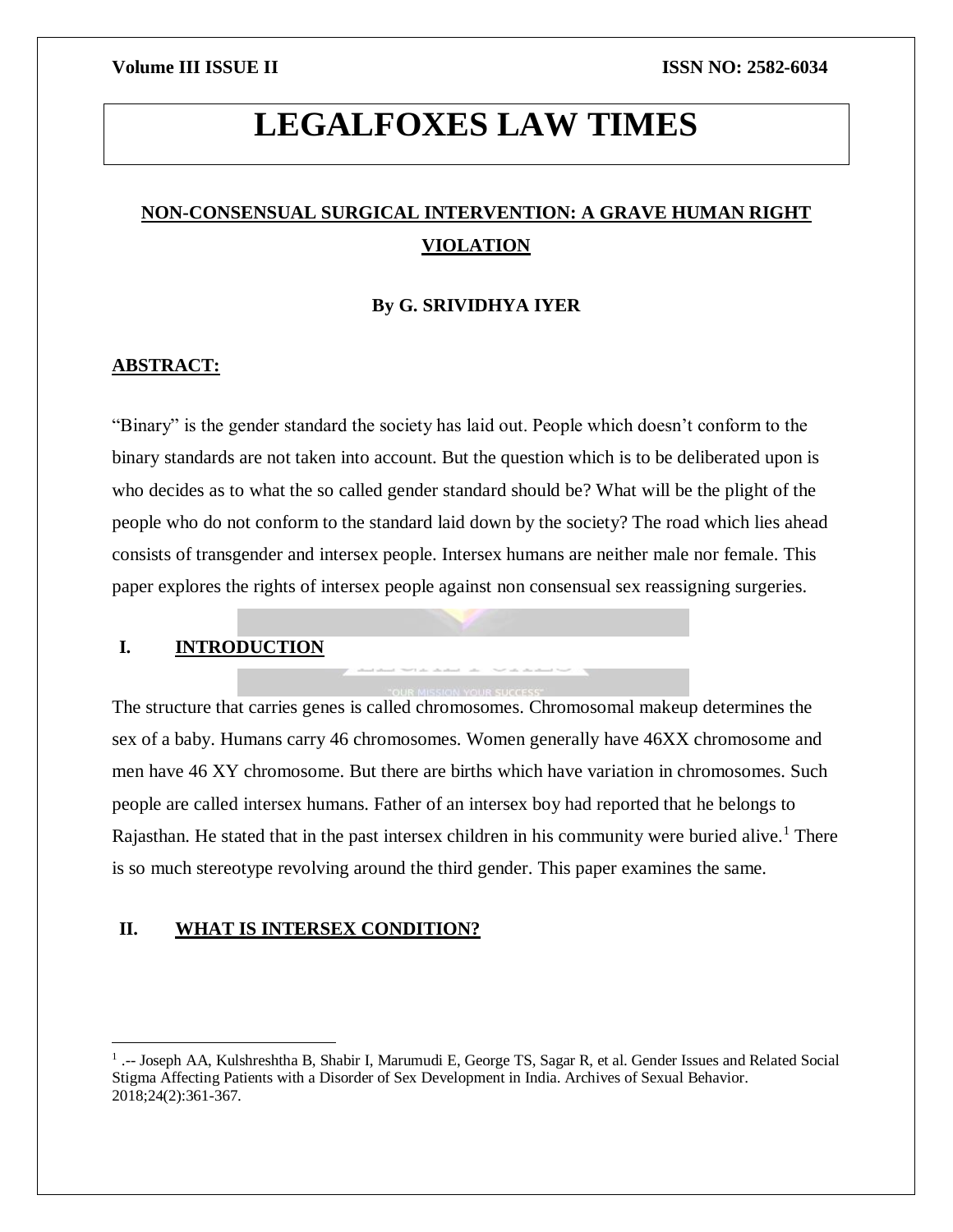The term Intersex was coined by Richard Goldschmidt in the year 1917. Intersex is a condition were physical sex ambiguities exist.<sup>2</sup> They are neither male, nor female. Intersex traits are of various types. Some individuals have both ovary and testis. The same may be coiled with one another, or may be distinct. There might be inconsistency between reproductive organs and genitals. Few have deviation from the typical chromosomal/ hormonal composition.

### **III. WHETHER INTERSEX CONDITION IS A DISORDER?**

As per the Intersex Society of North America intersex condition is a variation and not a disorder. It states that "Congenital Adrenal Hyperplasia, for instance, is an inherited disorder affecting adrenal function. Many women with Androgen Insensitivity Syndrome have become comfortable with the term AIS, which is based on "syndrome." But "syndrome" is a pattern of symptoms indicative of some disease or disorder. "Disorder" refers to the underlying cause, not intersexuality itself, and certainly not to the whole person".<sup>3</sup>

### **IV. TRANSGENDERS vs. INTERSEX**

Transgender people are people born with either male or female characteristics. But they choose to identify themselves with the opposite gender. On the other hand intersex people's genetic framework is such that they neither belong to male nor female category.

### **V. ROOT CAUSE FOR INTERSEXUALITY**

 $\overline{a}$ 

Intersexuality may arise because of the following causes-

a. *First case* -An unfertilized ovum consists of 23 chromosomes that are haploid. During rare circumstances the unfertilized ovum may divide into two different haploid ova. Then these two may get fertilized by two different sperms to form two different zygotes (basically two different babies with identical maternal genes but different sets of paternal genes; non identical twinning occurs like this). Then again during rare circumstances these two zygotes may fuse together to form a single zygote which may have intersex traits in certain cases.

<sup>2</sup> - *Zucker, Kenneth J.; Bradley, Susan J.; Sullivan, Claire B. Lowry (March 1992). "Gender Identity Disorder in Children". Annual Review of Sex Research. 3 (1): 73–120. [doi](https://en.wikipedia.org/wiki/Doi_(identifier)):[10.1080/10532528.1992.10559876](https://doi.org/10.1080%2F10532528.1992.10559876). [ISSN](https://en.wikipedia.org/wiki/ISSN_(identifier)) [1053-2528](https://www.worldcat.org/issn/1053-2528)* <sup>3</sup> <https://isna.org/node/1066/>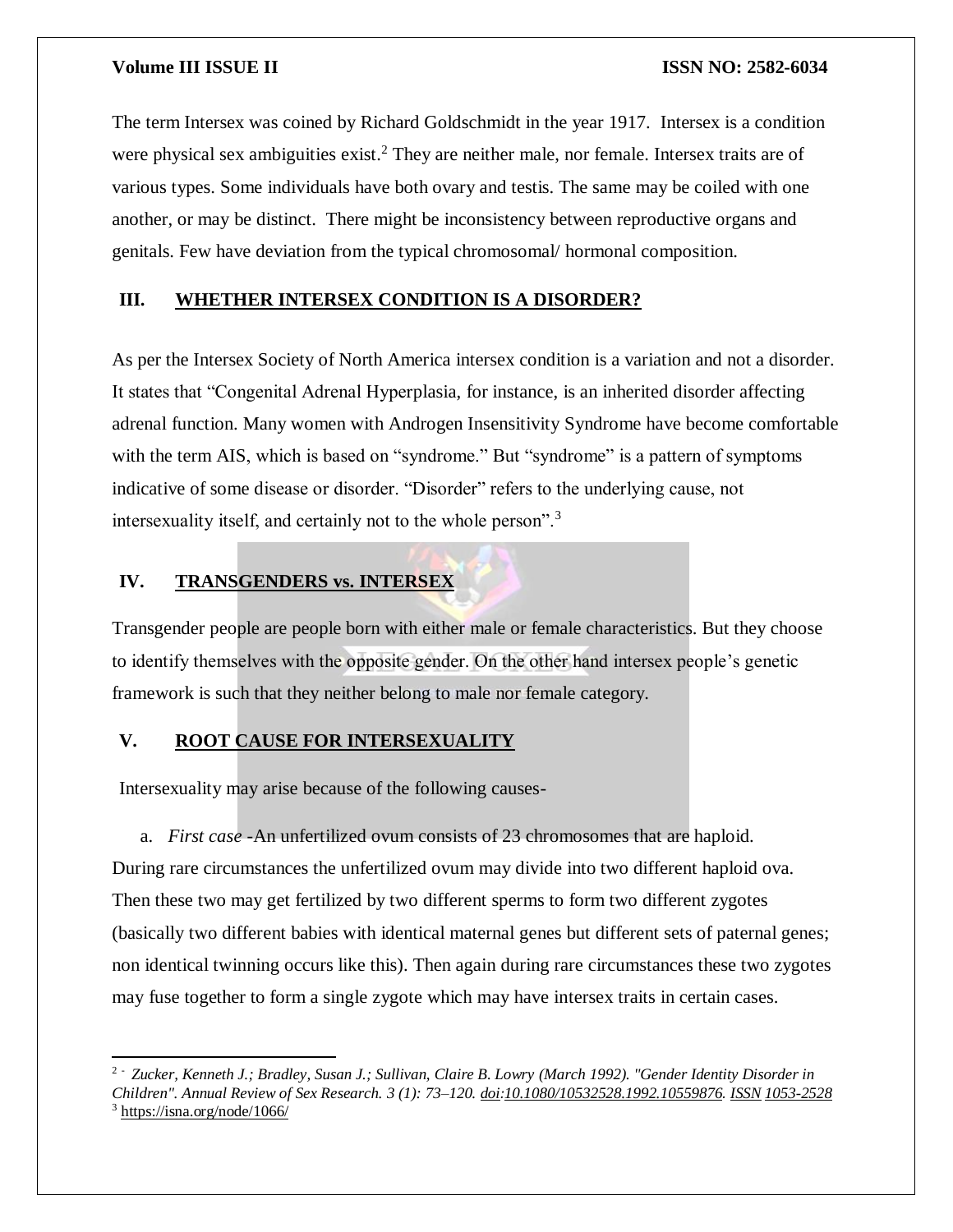b. *Second case* -Fertilization of a single ovum by two sperms (double fertilization) is a very rare occurrence and also intersexuality occurs only if the two sperms contain different sex chromosome (one containing X and the other Y). After double fertilization a triploid cell (cell with three sets of chromosome: one from ovum and one from each sperm) is formed. This cell undergoes division to form a two cell stage. Then if trisomic rescue of each cell takes place resulting in different gendered cells, then it results in intersexuality.

Trisomic rescue is the process in which a fertilized ovum (double fertilized) containing three sets of chromosome looses one of these sets to form a normal diploid cell.

c. *Third case* -After fertilization, up to a period of 6 to 7 weeks of fetal development, the sexual organs of the fetus is not differentiated into a certain gender's organ. Instead it remains as a bipotential gonad (sexual organ capable of developing into either male or female sexual organs). If the genetic makeup of the fetus is XY, then the Y chromosome of the fetus has a gene named SRY gene (Sex determining Region Y gene). This gene produces a protein named SRY protein which acts on the bipotential gonad. It results in the differentiation of the gonad into testes (male sexual organ). During rare circumstances leading to mutation of the SRY gene, the SRY protein produced by it causes only partial differentiation of the bipotential gonad leading to the formation of a fully developed gonad consisting of both testicular and ovarian tissues (ovotestis). This results in true hermaproditism.

### **VI. TYPES AND PREVALANCE OF INTERSEX CONDITION**

This exists only in 5% of the total number of cases.<sup>4</sup> A research on frequency of sex-variations was carried out by Anne Fausto- Sterling in the year 1955-1998 with Brown University undergraduates in the U.S. Their observation was as follows.<sup>5</sup>-

| CAUSE                | <b>NUMBER OF BIRTHS</b> |
|----------------------|-------------------------|
| Klinefelter Syndrome | $1$ in 1,000 births     |

<sup>4</sup> <https://www.ncbi.nlm.nih.gov/pmc/articles/PMC3418019/>

<sup>5</sup> Blackless, Melanie, Anthony Charuvastra, Amanda Derryck, Anne Fausto-Sterling, Karl Lauzanne, and Ellen Lee. 2000. [How sexually dimorphic are we? Review and synthesis.](http://bms.brown.edu/faculty/f/afs/dimorphic.pdf) \_\_American Journal of Human Biology\_\_ 12:151- 166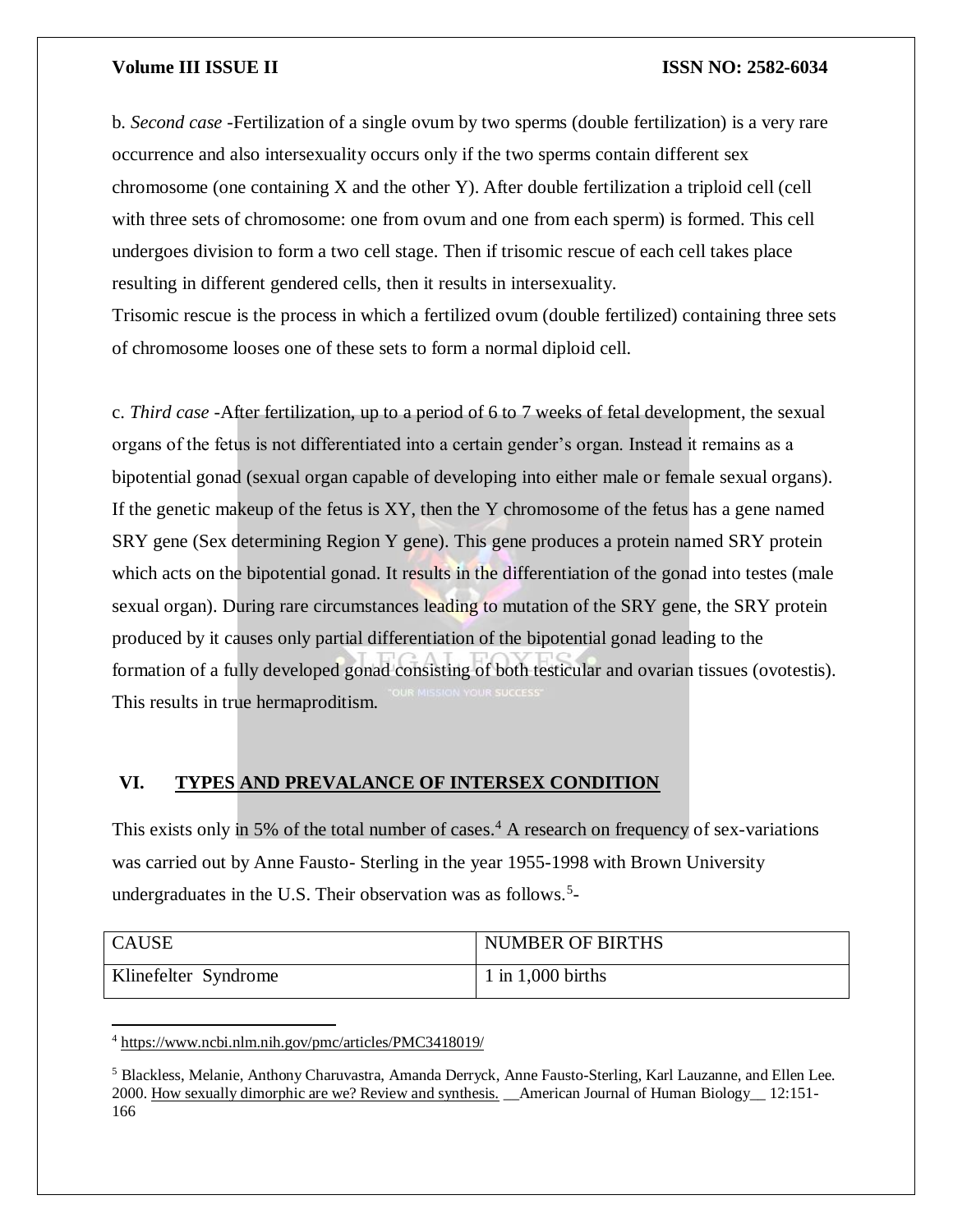| Androgen Insensitivity Syndrome                 | 1 in 13,000 births  |
|-------------------------------------------------|---------------------|
| <b>Classical Congenital Adrenal Hyperplasia</b> | 1 in 13,000 births  |
| Partial Androgen Insensitivity Syndrome         | 1 in 130,000 births |
| Late Onset Adrenal Hyperplasia                  | 1 in 66 births      |
| <b>Vaginal Agnesis</b>                          | $1$ in 6000 births  |
| Ovotestes                                       | 1 in 83,000 births  |
| Idiopathic (no discernible medical cause)       | 1 in 110,000        |
| Latrogenic(caused by medical treatment)         | No estimate         |
| 5 Alpha Reductase Deficiency                    | No estimate         |
| <b>Mixed Gonadal Dysgenesis</b>                 | No estimate         |
| <b>Complete Gonadal Dysgenesis</b>              | 1 in 150,000 births |
| Hypospadias (urethral opening between corona    | 1 in 2000 births    |
| and tip of glans penis)                         |                     |
| Hypospadias (urethral opening in perineum or    | 1 in 2000 births    |
| along penile shaft)                             |                     |
| Non XX and non XY                               | 1 in 1666 births    |
| Bodies that are neither male nor female         | 1 in 100 births     |

• Professor Olaf Hiort the chief of the Division of Pediatric Endocrinology and Diabetes in the Department of Pediatrics at Lübeck University, Germany, in the year 2013 has listed around 40 kinds of intersex variation.<sup>6</sup>

### **VII. INTERSEX CONDITION AND SEX SELECTION**

 $\overline{a}$ 

The government of India has enacted the Prenatal Diagnostic Techniques (Regulation and Prevention of Misuse) Act (88) in 1994.<sup>7</sup> The Pre-conception and Pre-natal Diagnostic Techniques (Prohibition of Sex Selection) Act, 1994 seeks to "provide for the prohibition of sex

<sup>&</sup>lt;sup>6</sup> Olaf Hiort, 2013, [I-03 DSDnet: Formation of an open world-wide network on DSD,](http://www.gla.ac.uk/media/media_279274_en.pdf) presentation at "4th I-DSD Symposium", June 2013

<sup>7</sup> Bioethics Forum blog – [Preventing Homosexuality \(and Uppity Women\) in the Womb?](http://www.thehastingscenter.org/Bioethicsforum/Post.aspx?id=4754) [Archived](https://web.archive.org/web/20160402051942/http:/www.thehastingscenter.org/Bioethicsforum/Post.aspx?id=4754) 2016-04-02 at the [Wayback Machine,](https://en.wikipedia.org/wiki/Wayback_Machine) [Alice Dreger,](https://en.wikipedia.org/wiki/Alice_Dreger) Ellen K. Feder, [Anne Tamar-Mattis](https://en.wikipedia.org/wiki/Anne_Tamar-Mattis) (2010), at Hastings Center Bioethics Blog,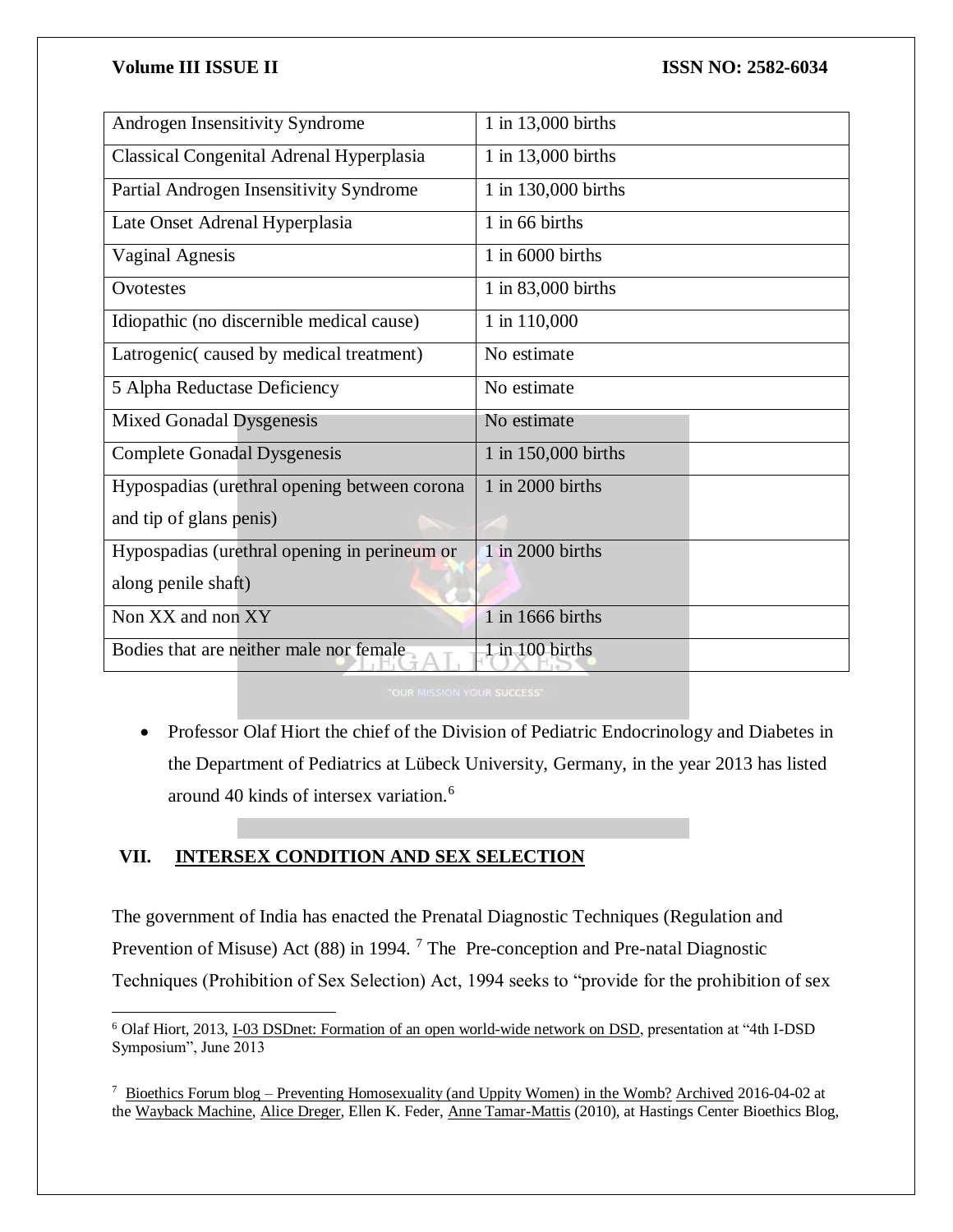selection, before or after conception, and for regulation of pre-natal diagnostic techniques for the purposes of detecting genetic abnormalities or metabolic disorders or chromosomal abnormalities or certain congenital malformations or sex-linked disorders and for the prevention of their misuse for sex determination leading to female feticide; and, for matters connected therewith or incidental thereto". In a study carried out by Heino Meyer- Bahlburg in 1990, it was observed that there was a wide usage of prenatal testing and hormone treatment for avoiding traits of intersex. Intersex children are subject to infanticide<sup>8</sup>. Though the act prohibits sex selection and lays a check on prevention of female feticide, it doesn't address intersex feticide. In a country where a gender which falls within the binary trait (female) is not happily accepted by all, isn't there a necessity to address intersex people's right to live in particular?

## **VIII. INTERSEXUALITY UNDER THE MEDICAL TERMINATION OF PREGNANCY ACT, 1971**

Sex Chromosome Aneuploidy is a condition where there is a deviation from normal count of X and Y chromosome. Diagnosis of SCA is on rise.<sup>9</sup>Variations such as  $45 X$ ,  $47 XXY$  are identifiable at the fetus stage itself. Thus such children are aborted. But it is to be noted that most of these cases lead a life of normal expectancy.<sup>10</sup>

As per Sec3 2(ii) of the Medical Termination of Pregnancy Act, 1971 a child can be aborted only if "it would suffer from physical or mental abnormalities as to be seriously handicapped". Most of the intersex conditions do not fall under emergency health concerns.<sup>11</sup> Out of all the intersex conditions, only Congenital Adrenal Hyperplasia, Aphallia and Cloacal exstrophy falls under emergency health concerns.<sup>12</sup> In cases having Congenital Adrenal Hyperplasia taking up treatment throughout one's life would enable them to lead a life with good health .Their life span

<sup>8</sup> *Civil Society Coalition on Human Rights and Constitutional Law; Human Rights Awareness and Promotion Forum; Rainbow Health Foundation; Sexual Minorities Uganda; Support Initiative for Persons with Congenital Disorders (2014). ["Uganda Report of Violations based on Sex Determination, Gender Identity, and Sexual](https://web.archive.org/web/20150503012642/http:/www.hrapf.org/publications/research-papers/uganda-report-violations-based-sex-determination-gender-identity-and)  [Orientation"](https://web.archive.org/web/20150503012642/http:/www.hrapf.org/publications/research-papers/uganda-report-violations-based-sex-determination-gender-identity-and)*

 $\frac{9}{9}$  Brun JL et al. Prenatal diagnosis and management of sex chromosome aneuploidy: a report on 98 cases. Prenatal Diagnosis, 2004, 24:213–218.

 $10$  Abramsky L, Chapple J. 47,XXX (Klinefelter syndrome) and 47,XYY: estimated rates of and indication for postnatal diagnosis with implications for prenatal counseling. Prenatal Diagnosis, 1997, 17:363–368.

<sup>11</sup> <http://www.transfaithonline.org/empower/basics/intersex/types/>

 $12$  id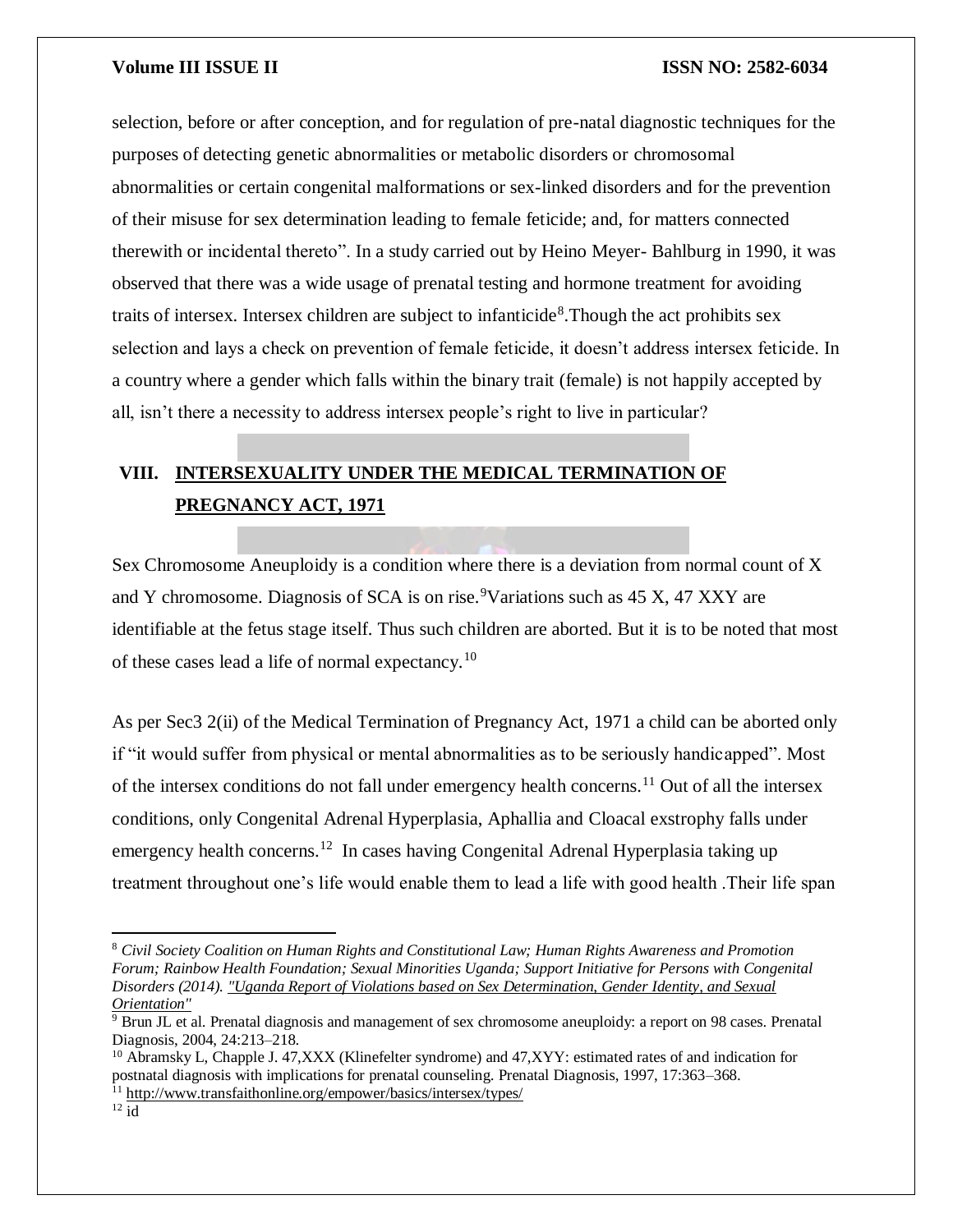is also normal.<sup>13</sup> In case of Cloacal Exstrophy currently the survival rate is 100% with the advancement in science.<sup>14</sup>

The MTP Act, 1971 has not addressed as to what "seriously handicapped" means, hence intersex people are aborted without any basis which is a constitutional violation.

### **IX. SEX REASSIGNING SURGERIES: A DESIDERATUM?**

Surgery on intersex children is being carried out in the name of sex reassigning surgeries. They are either assigned the role of male or female after such surgeries. An atypical genital is not a health issue first of all.<sup>15</sup> John Money in his research has observed that intersex people who did not undergo sex reassigning surgeries had less rate of psychopathology. They could cope up well. So it is not mandatory that sex reassigning surgery is required in all the cases. A study was carried out by Minto regarding the consequences of such surgeries. They observed that  $16$ -

- a. There was no evidence to show that such surgeries have positive psychosocial outcomes.
- b. There is no guarantee that the person undergoing the surgery might associate himself with that gender in the future.

There is no proof of favorable upshot.<sup>17</sup> Surgeries for the sake of social acceptance at an early age are unnecessary. It is purely because of binary gender mindset. Such cosmetic surgeries have irreversible effect on the child, and surgeries for removal of gonads would push the child to

<sup>13</sup> Congenital adrenal hyperplasia. *MedlinePlus*. February

<sup>2014;</sup> [http://www.nlm.nih.gov/medlineplus/ency/article/000411.htm.](http://www.nlm.nih.gov/medlineplus/ency/article/000411.htm)

<sup>14</sup> L.L. Woo, J.C. Thomas, J.W. BrockCloacal exstrophy: a comprehensive review of an uncommon problem J Pediatr Urol, 6 (2010), pp. 102-111

<sup>&</sup>lt;sup>15</sup> K Karkazis, A Kon & A Tamar-Mattis,

<sup>&</sup>lt;sup>16</sup> Minto CL et al. The effect of clitoral surgery on clinical outcome in individuals who have intersex conditions with ambiguous genitalia: a cross sectional study. Lancet, 2003, 361(9365):1252.

<sup>&</sup>lt;sup>17</sup> Submission 88 to the Australian Senate inquiry on the involuntary or coerced sterilisation of people with [disabilities in Australia](http://www.aph.gov.au/DocumentStore.ashx?id=aafe43f3-c6a2-4525-ad16-15e4210ee0ac&subId=16191) [Archived](https://web.archive.org/web/20150923174608/http:/www.aph.gov.au/DocumentStore.ashx?id=aafe43f3-c6a2-4525-ad16-15e4210ee0ac&subId=16191) 23 September 2015 at the [Wayback Machine,](https://en.wikipedia.org/wiki/Wayback_Machine) Australasian Paediatric Endocrine Group (APEG), 27 June 2013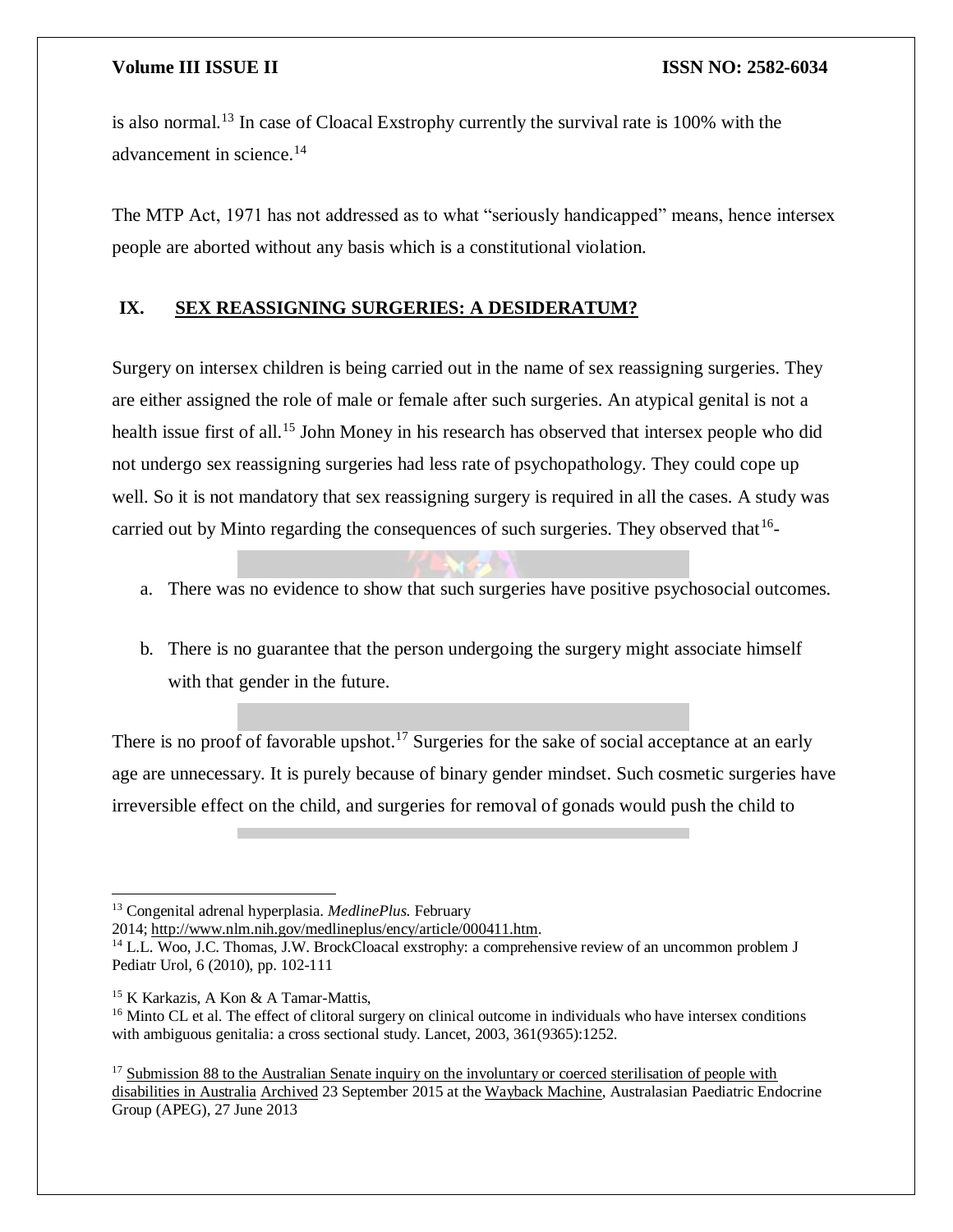undergo hormonal replacement therapy throughout their lifetime and hence should be prohibited at an early age. <sup>18</sup>

Even in later stages of one's life, they should not be compelled to undergo such surgeries. Such surgeries on adults also do not prove to be successful. A study was conducted on "57 46XY DSD adults. They had undergone genital surgery. It was observed that 47.1% were dissatisfied with the functional results, 47.4% with clitoral arousal ,37.5% with their sex life , 56.3% had painful coitus and 44.2% were suffering from sexual anxieties .<sup>19</sup> Thus no person may it be intersex or transgender person shall be compelled to undergo such surgeries without their consent.

#### **X. THE TRANSGENDER PERSONS (PROTECTION OF RIGHTS) ACT, 2019**

As per Sec 3 of the Gender Identity, Gender Expression and Sex Characteristics Act, 2015 of Malta "No person shall not be required to provide proof of a surgical procedure for total or partial genital reassignment, hormonal therapies or any other psychiatric, psychological or medical treatment to make use of the right to gender identity." In NALSA case it was observed that none shall be forced to undergo sex reassigning surgery, sterilization or any other medical procedure for them to be legally recognizable. But contradicting that The Transgender Persons (Protection of Rights) Act, 2019 states that for the sake of gender change, a transgender person has to undergo sex reassigning surgery.

Informed consent as per Nolo's Plain law dictionary means "An agreement to do something or to allow something to happen, made with complete knowledge of all relevant facts, such as the risks involved or any available alternatives. For example, a patient may give informed consent to medical treatment only after the health care professional has disclosed all possible risks involved in accepting or rejecting the treatment. A health care provider or facility may be held responsible for an injury caused by an undisclosed risk<sup>"20</sup>. It is not that everyone can afford such surgery.

 $\overline{\phantom{a}}$ 

<sup>18</sup> [https://www.hrw.org/report/2017/07/25/i-want-be-nature-made-me/medically-unnecessary-surgeries-intersex](https://www.hrw.org/report/2017/07/25/i-want-be-nature-made-me/medically-unnecessary-surgeries-intersex-children-us)[children-us](https://www.hrw.org/report/2017/07/25/i-want-be-nature-made-me/medically-unnecessary-surgeries-intersex-children-us)

 $\frac{19}{19}$  S Creighton, et al., Timing and nature of reconstructive surgery for disorders of sex development e Introduction, JOURNAL OF PEDIATRIC UROLOGY (2012), http://dx.doi.org/10.1016/j.jpurol.2012.10.001. 16 P Lee , et al., Review of recent outcome data of disorders of sex development (DSD): Emphasis on surgical and sexual outcomes, J. OF PEDIATRIC UROLOGY (2012)

<sup>20</sup> [https://www.law.cornell.edu/wex/informed\\_consent](https://www.law.cornell.edu/wex/informed_consent)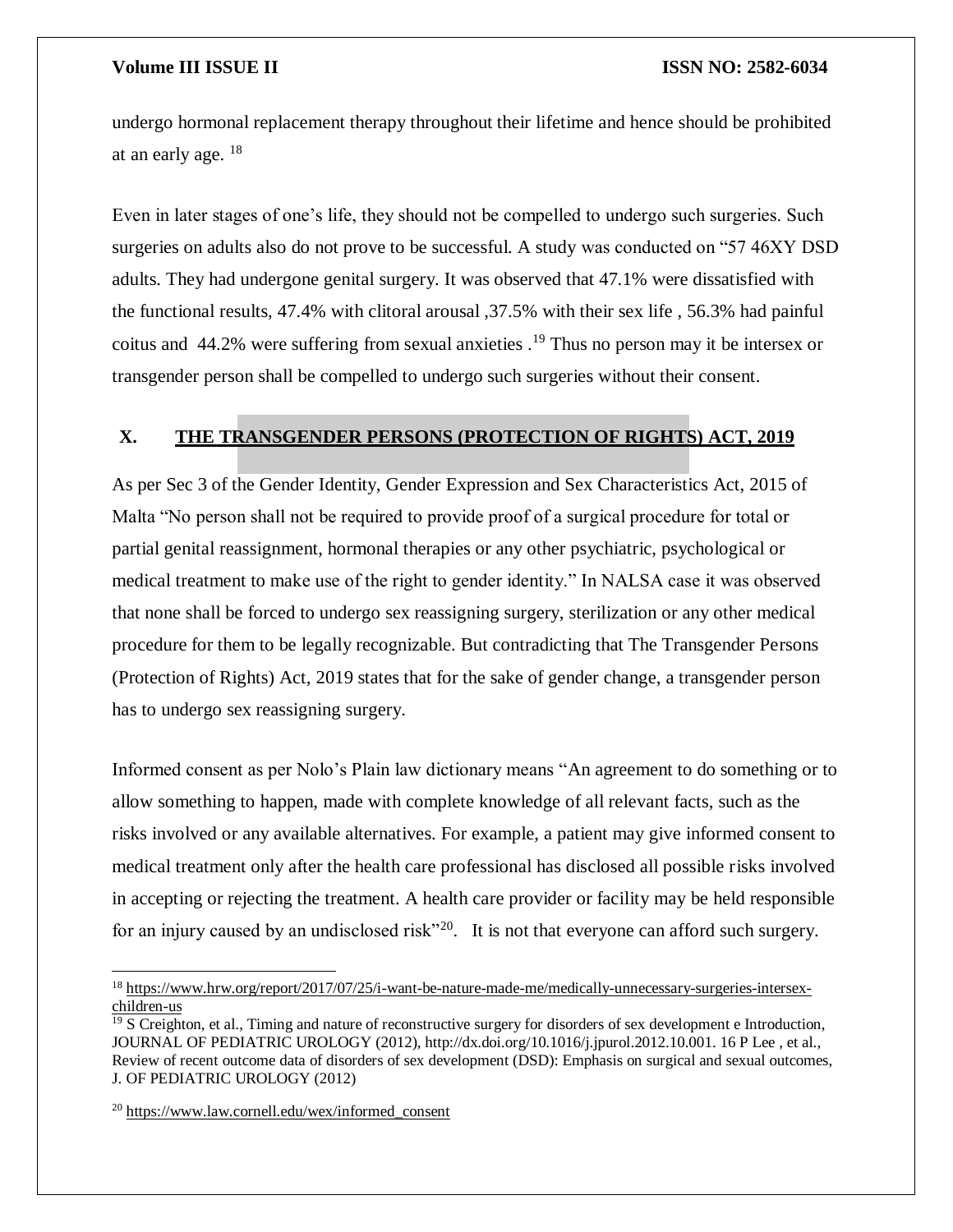Even if it is affordable, they might choose not to undergo such surgery. Thus it is clearly violating their freedom. Consent to undergo the surgery cannot be construed as an informed consent.

### **XI. INTERVENTION- A CONSCIENCE DECISION**

Since a child doesn't have the ability to consent for undergoing sex reassigning surgery, unless it is necessary to save the child's life sex reassigning surgeries should not be carried out on them. As per Sec 92 of the IPC<sup>21</sup>, doctor can take up agency by necessity in life threatening situation without informed consent. Anything done outside that doesn't extend protection to doctors.

*a. Unnecessary intervention-* In **Janaki Kumar v.Sarafunnisa<sup>22</sup>** the doctor was held liable for sterilizing without consent from the patient when it was not a life threatening situation. In **Videto v. Kennedy<sup>23</sup>** it was observed that in cases where surgery is not essential, such as cosmetic surgeries the doctor is under an obligation to disclose the expected common risk to the patient. Thus when an intersex adult comes for surgery the doctor has to disclose the cons of the surgery. In **Lakshmi Rajan v.Malar Hospitals<sup>24</sup>** it was held that the consent that the patient gave for carrying out abdominal hysterectomy is not valid since she doesn't have the ability to understand the medical jargon. Since it was not out of necessity, the consent given by the patient was held to be void. Similarly consent given by a intersex child who is not capable of understanding the need for such surgery when it is not a life threatening situation is not consent as such. Though such inference seems to be legally correct, a law is required for the same.

### *b. Why a separate law on informed consent for such surgeries is required?*

Positively few cases have ruled in favor of intersex people. In the famous Colombia case, the court held that the parents don't have unlimited rights to give consent for cosmetic

 $\overline{a}$ <sup>21</sup> https://indiankanoon.org/doc/870189/

<sup>22</sup> Appeal No. 850 of 1998. *(1999) I CPJ 66*

<sup>23</sup> (1981), 17 C.C.L .T. 307 (Ont. C.A.

<sup>24</sup> (1998) CPJ 586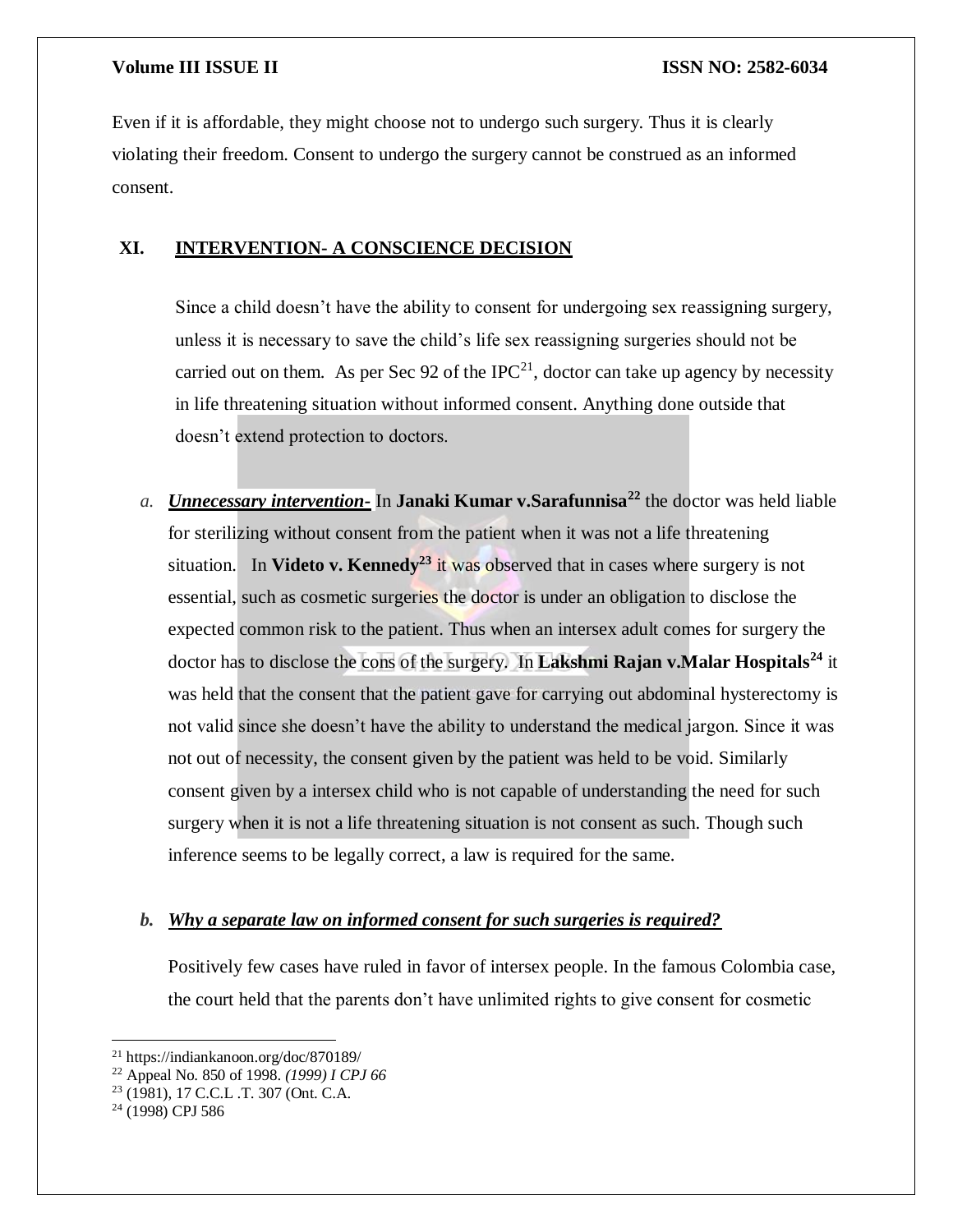genital surgeries on their intersex child. Christiane Volling is the first intersex person who sued for damages for non- consensual surgical intervention. He succeeded. But on the contrary owing to the lack of proper law, the constitutionality of such intervention wasn't looked into in Mc. Aaronson's case. In **M.C. v. Aaronson** an intersex boy was surgically operated to change gender as a female. There wasn't any urgent need to do so. The child after growing up identified himself to be a male. As per the Southern Poverty Law Center "In M.C.'s condition, there is no way to tell whether the child will ultimately identify itself as a boy or a girl. Instead, the doctors decided to assign M.C. female gender and change his body to fit their stereotype of how a girl should look".<sup>25</sup> The court dismissed the complaint. The court did not fade away the harm caused to the boy. But it stated that since there was no regulation on the same for guiding doctors in the matter, its constitutionality can't be looked into. Thus even though such intervention is not justified, since there was no law on the same, action couldn't be taken.

### **XII. THE LANDMARK MADRAS HIGHCOURT'S JUDGMENT**

**COU** 

The honorable Madras HC in **Arunkumar and Sreeja v. The Inspector General of Registration**<sup>26</sup> and Ors ruled that sex reassigning surgeries should not be carried out on intersex children. It directed the Tamilnadu government to pass an order on the same. The court stated that "Time has come when they are brought back from the margins into the mainstream". It held that "The parents must be encouraged to feel that the birth of an intersex child is not a matter of embarrassment or shame". Even though judgments are law under Article 13 of the Indian Constitution, since it is a High Court judgment it is not binding throughout the country. Thus a law for protecting transgender and intersex rights on such matters should be enacted as early as possible.

## **XIII. ABORTION AND NON CONSENSUAL SURGERY- A CONSTITUTIONAL VIOLATION?**

<sup>26</sup> WP(MD) No. 4125 of 2019

<sup>25</sup> *[Southern Poverty Law Center](https://en.wikipedia.org/wiki/Southern_Poverty_Law_Center) (May 14, 2013). ["Groundbreaking SLPC Lawsuit Accuses South Carolina Doctors](http://www.splcenter.org/get-informed/news/groundbreaking-splc-lawsuit-accuses-south-carolina-doctors-and-hospitals-of-unnece)  [and Hospitals of Unnecessary Surgery on Infant"](http://www.splcenter.org/get-informed/news/groundbreaking-splc-lawsuit-accuses-south-carolina-doctors-and-hospitals-of-unnece)*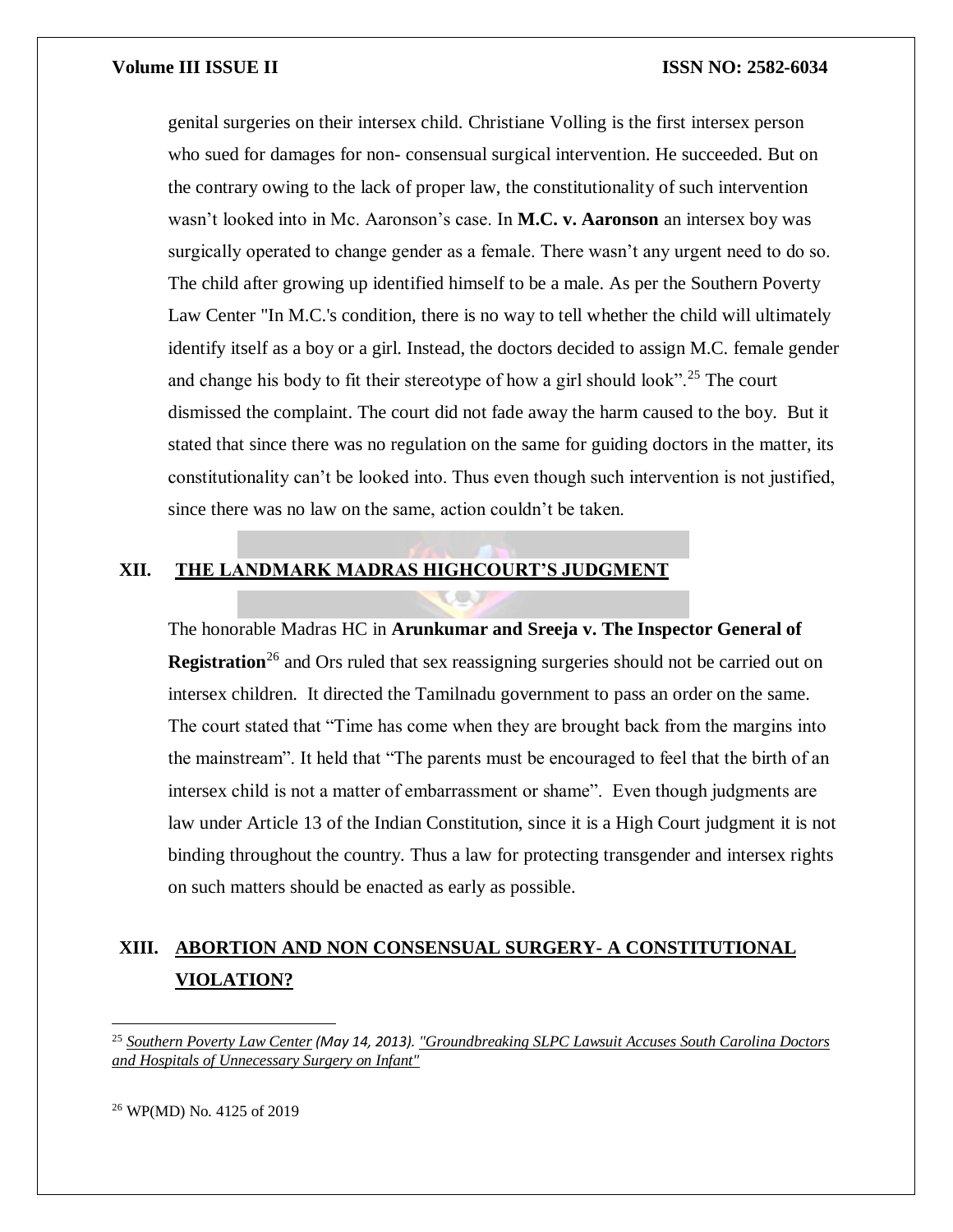The constitutional rights of intersex people are gravely violated through abortion and non consensual sex reassigning surgeries in the following ways-

a) *Gender expression-* In the NALSA case the court held that the freedom of gender expression is a fundamental right under Article 19 1(a) and the state should not restrict, interfere or prohibit the same. It was observed that "values of privacy, self-identity, autonomy and personal integrity are fundamental rights guaranteed to members of the transgender community under Article 19(1) (a) of the Constitution of India and the State is bound to protect and recognize those rights." Intersex people's gender identity is a matter of their privacy, personal integrity and autonomy. Thus aborting them or carrying out sex reassigning surgery without their consent is a grave violation of Article 19 1(a).

### *b) Violation of Right to Life-*

**1. Right to Dignity-** It is part and parcel of Art 21. In **Javed vs. State of Haryana**<sup>27</sup> it was observed that dignity of each individual is to be protected. In Francis **Coralie Mullin vs. Administrator, Union Territory of Delhi<sup>28</sup>** it was held that everyone has the right to express oneself in diverse forms. Thus gender being a question of one's personal identity, why should it be interfered with unnecessarily?

 **2. Right to choose personal identity-.** Malta is the first country which banned non –consensual sexual intervention. Sec 3 of Gender Identity, Gender Expression and Sex Characteristics Act, 2015 guarantees gender identity which is as follows-

- "(1) All persons being citizens of Malta or habitually resident in Malta have the right to (a) the recognition of their gender identity;
- (b) The free development of their person according to their gender identity;

 $\overline{\phantom{a}}$ 

<sup>27</sup> AIR 2003 SC 3057

<sup>28</sup> 1981 AIR 746, 1981 SCR (2) 516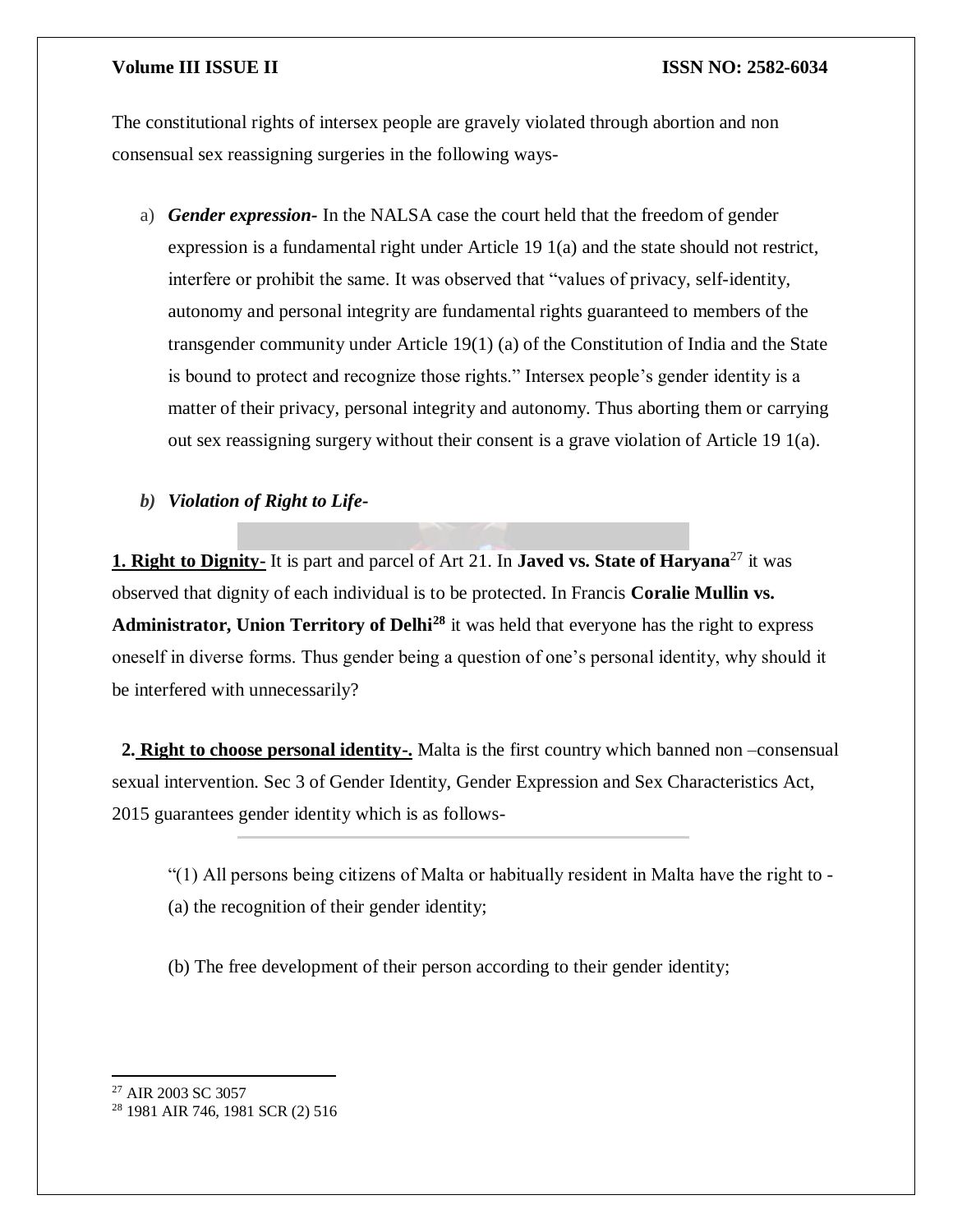(c) Be treated according to their gender identity and, particularly, to be identified in that way in the documents providing their identity therein; and

(d) Bodily integrity and physical autonomy."

Self determination is a facet of Art 21 since it is indispensible for personal liberty.

In **I.R. Coelho v. State of Tamil Nadu<sup>29</sup>** it was held that one has the right to choose his identity under Article 21. In **NALSA v. Union of India**<sup>30</sup> the honorable court observed that one has the right to decide their self- identified gender. In **Puttaswamy's <sup>31</sup>**judgment it was observed that the right to bodily integrity is a fundamental right under the constitution. In **Anuj Garg V Hotel Association of India**<sup>32</sup> it was observed that the personal autonomy includes positive and negative right as well. Every individual has the right to take decision in his affairs, to express themselves, and to decide what they should do. This right also includes the right of noninterference by others. Thus aborting a child based on gender or assigning a gender to it without its consent is clearly violative of personal identity which is a facet of Art 21. Thus a law is to be enacted like that of Malta.

**3. Right to Privacy-** In **Sunita Tiwari V UOI<sup>33</sup>**, the petitioner contested the constitutionality of female genital mutilation for religious purposes. The court held that the bodily privacy of women can't be violated in the name of religion. This is a question of her integrity. Justice D Y Chandrachud stated that –

"Why should the bodily integrity of a woman be subject to some external authority? One's genitals are extremely private affairs".

Sex corrective surgery without the consent of the intersex person is violative of one's right to privacy.

**4. Right to Health-** As per the preamble of the World Health Organization "Health is a state of complete physical, mental and social wellbeing". In **Bandhua Mukti Morcha vs. Union of** 

 $\overline{\phantom{a}}$ 

<sup>29</sup> AIR 2007 SC 861

<sup>30</sup> AIR 2014 SC 1863

 $31$  AIR 2017 SC 4161

<sup>32</sup> AIR 2008 SC 663

<sup>33</sup> 2006 (2) MPLJ 218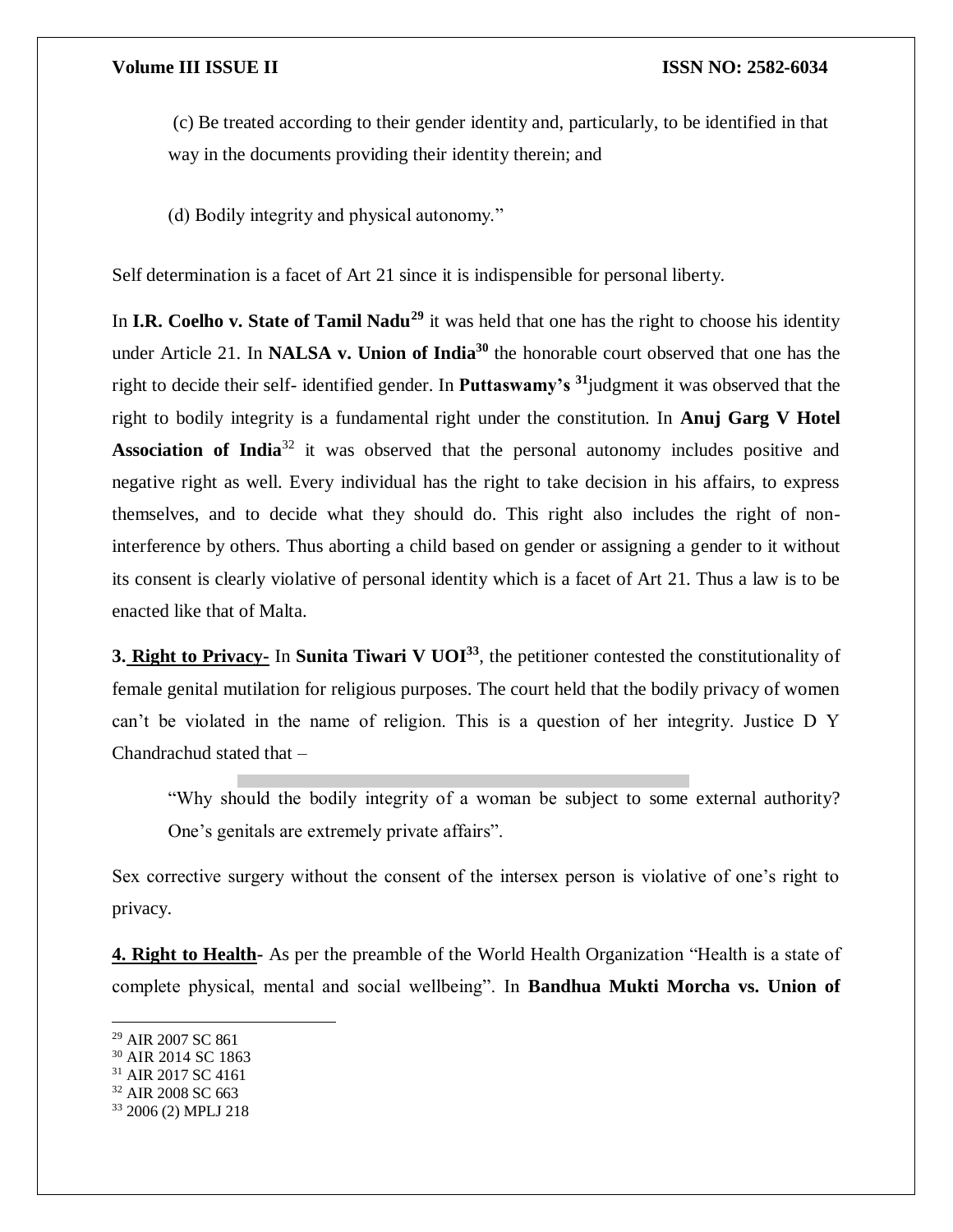**India** <sup>34</sup><sub>it</sub> was held that the right to live with human dignity embraces right to health as well. As already stated such unwanted sex reassigning surgeries have adverse effect on one's health and thus is violative of right to health under Article 21.

#### **XIV. NEW LEGISLATION: ARBITRARY IN NATURE?**

Right to Equality is guaranteed under Art 14 of the constitution. In the NALSA case the honorable Supreme Court held that equality is extended to "all persons". Intersex communities even though are in minority, for the sake of protecting their rights there is a need for a separate legislation for them. According to Prof. Willis in 'Constitutional Limitations', the doctrine of "equal protection of laws" prohibits class legislation but permits reasonable classification of persons or things. In **State of W.B. v. Anwar Ali Sarkar<sup>35</sup>** the Nexus test was applied. It is-

"In order to pass the test of permissible classification two conditions must be fulfilled

- (i) that the classification must be founded on an intelligible differentia which distinguishes those that are grouped together from others left out of the group, and
- (ii) (ii) That the differentia must have a rational relation to the object sought to be achieved by the act. The differentia which is the basis of the classification and the object of the act are distinct and what is necessary is that there must be nexus between them."

A separate legislation protecting the rights of the intersex people is indeed based on intelligible differentia since they don't fall under binary norms of gender. Such legislation would serve in protecting them from abortions, non consensual sexual intervention etc which is the object sought to be achieved. In **Maneka Gandhi v. Union of India<sup>36</sup>** the 'content and reach' of the 'great equalizing principle' enshrined in Article 14 was observed as follows: "The principle of reasonableness, which legally and philosophically, is the essential element of equality or nonarbitrariness pervades Article 14 like a brooding omnipresence." A separate legislation for

<sup>34</sup> 1984 AIR 802, 1984 SCR (2) 67

<sup>35</sup> 1952 AIR 75, 1952 SCR 284

<sup>36</sup> 1978 AIR 597, 1978 SCR (2) 621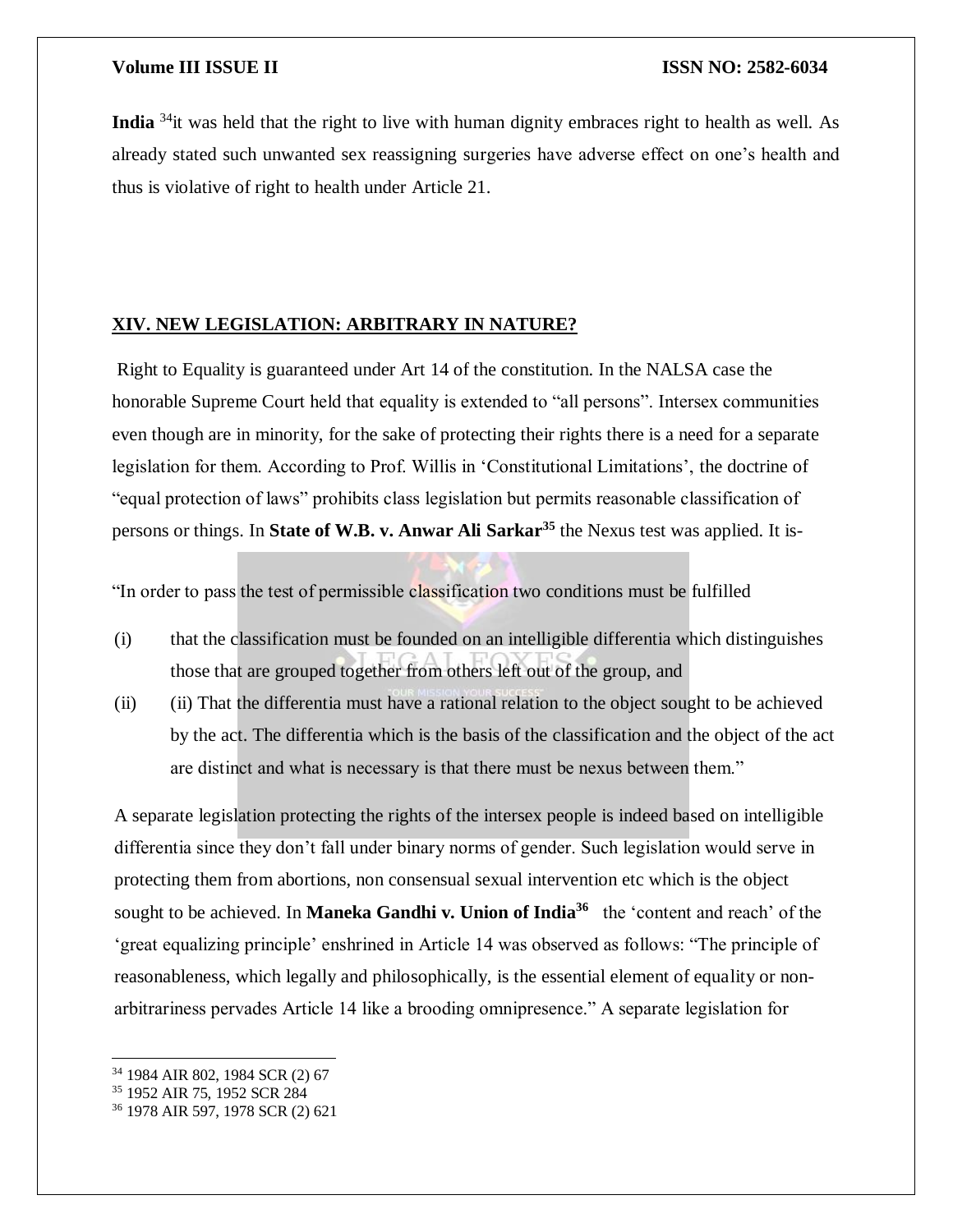intersex people is indeed reasonable and hence is not violative of Article 14. In **Shri Ram Krishna Dalmia v. Shri Justice S.R. Tendolkar<sup>37</sup>** it was observed that owing to some special circumstances / reasons particular to a person a law may be enacted for the person. The law is constitutional in nature. That is a class in itself. Here intersex people though are less in number there is a grave need to protect them from such abortions and surgeries and hence a law is to be enacted on the same.

#### **XV. LEGISLATION :NOT A NEED, BUT A NECESSITY**

In **Ramsumaran Prasad vs. Shyam Kumari** <sup>38</sup>it was observed that necessity is the kind of pressure which the law recognizes as serious and sufficient. There is an earnest necessity to bring in legislation to ban such surgeries immediately.

In **Valliamma Champaka Pillai vs. Siuvatanu Pillai** <sup>39</sup> it was observed that the judgment of one High Court is not binding on the other. It has persuasive status only. The same was held in **Commissioner of Income tax V Thana Electricity Supply Ltd<sup>40</sup>. Thus a law should be** enacted for the whole country to make intersex pre-natal screening, abortions, sex reassigning surgery on a child and non consensual sex reassigning on an adult as unlawful.

#### **XVI. CONCLUSION-**

Sex reassignment surgeries at an early age are in fact problematic and not problem solving. Sex reassignment surgeries may be carried out when the child reaches an age where it can decide on its own. No one shall be compelled to undergo the surgery on reaching the age of maturity. Such surgeries during childhood should be prohibited throughout the country unless it is life threatening. The surgery should be carried out in the best possible means after taking the informed consent of the patient concerned. Such data is to be kept confidential. Legislation on taking care of such intersex children should be enacted. An Act guiding medical professionals

<sup>39</sup> (1979) 4 SCC 429

<sup>37</sup> 1958 AIR 538, 1959 SCR 279

<sup>38</sup> (1923) 25 BOMLR 634

<sup>40</sup> 994 206 ITR 727 Bom